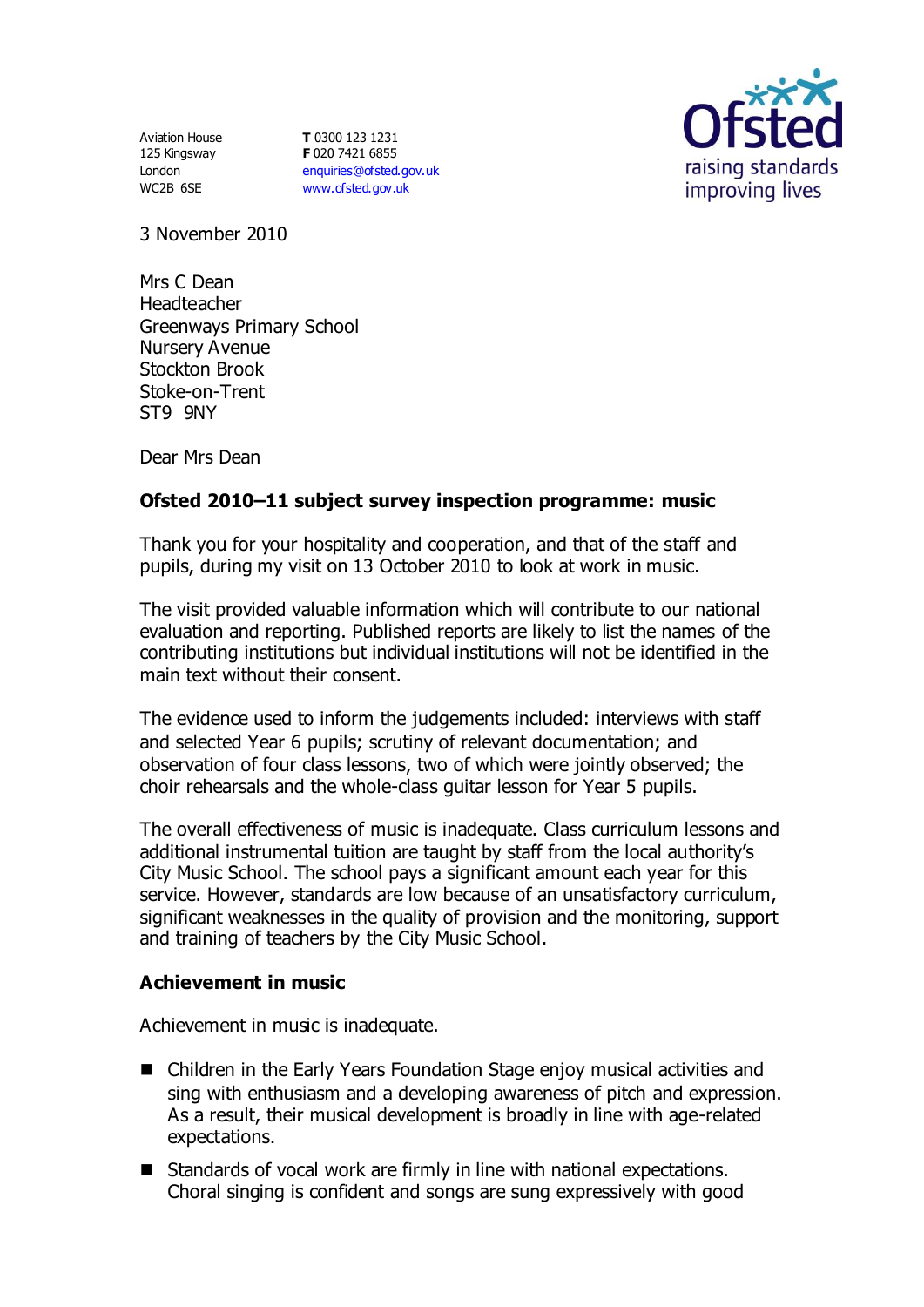diction. However, overall standards in other aspects of music learning are exceptionally low. This is because, apart from the 'wider opportunities' guitar teaching in Year 5, pupils have very few opportunities to develop instrumental skills or work creatively together in lessons. Musical terms are learnt in isolation and pupils are unable to make connections between them and other activities. Too many pupils have considerable gaps in their knowledge of music because of the inadequate curriculum and weaknesses in planning lessons.

 $\blacksquare$  Pupils enjoy participating in their music lessons and try hard. However, they do not make the musical progress expected of them and this underachievement is evident throughout the school. Positively though, pupils describe the pride and enjoyment they feel when taking part in music festivals and school concerts.

## **Quality of teaching in music**

The quality of teaching in music is inadequate.

- Music lessons are organised to provide a series of activities for pupils. Apart from their singing, little attention is given to improving the quality of pupils' musical response. These activities are not planned to meet pupils' individual needs and musical abilities and teaching is aimed generally at those with average ability; as a result, although most patiently wait their turn, others become disengaged.
- Teachers are confident when demonstrating singing and quitar techniques in lessons. Pupils try their best to emulate their teachers and improve these aspects of learning. However, because teachers' understanding of how pupils can learn more complex musical ideas and their skills of classroom organisation are both limited, it is difficult for them to improve and develop the quality of pupils' musical responses. Pupils' first ideas and responses are accepted far too readily and they are not challenged sufficiently to produce better and more musical work.

### **Quality of the curriculum in music**

The quality of the curriculum in music is inadequate.

- A commercial scheme of work is used as a basis for music lessons. The single-sheet overview of the topics to be covered during a two-year cycle does not give sufficient indication of how pupils' musical skills and understanding are expected to progress over time. The scheme has not been adapted to ensure that it suits the needs and abilities of either teachers or pupils, and its use has not been monitored sufficiently. Apart from singing, significant areas of experience, such as composing work or listening to a diverse range of musical styles and traditions, are not covered in appropriate detail.
- All pupils in Year 5 have begun to learn the guitar as part of the 'wider opportunities' initiative. Although pupils enjoy this work, insufficient